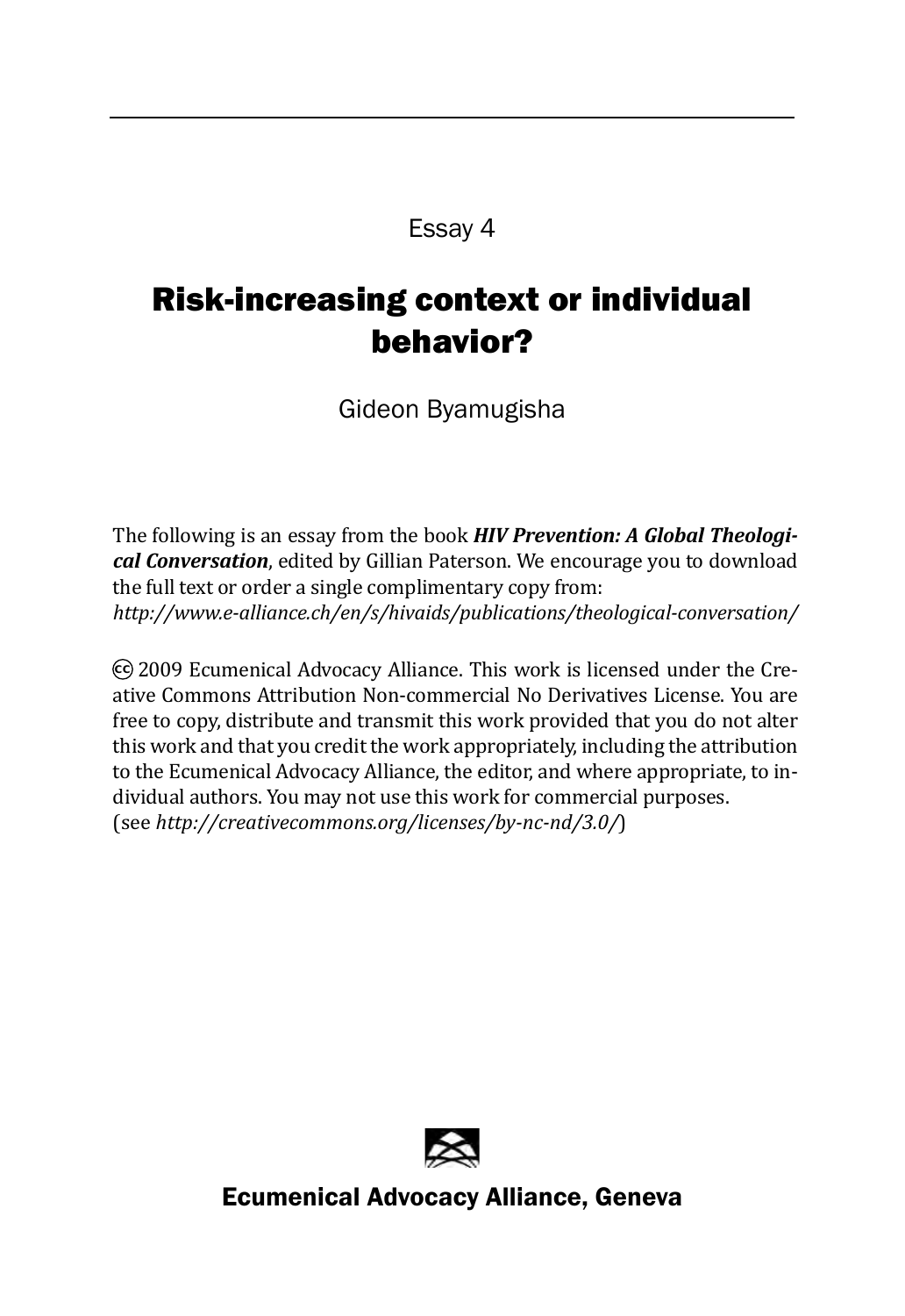# Risk-increasing context or individual behavior?

### Gideon Byamugisha

*The Reverend Canon Gideon Byamugisha is the Goodwill Ambassador on HIV and AIDS for Sudan, Eastern Africa and The Horn, Christian AID (UK) and also member of ANRELA+ (the African Network of Religious Leaders living with or personally affected by HIV and AIDS).*

#### 1. The real question

You see the trouble we are in, how Jerusalem lies in ruins with its gates burnt. Come let us rebuild the walls of Jerusalem, so that we may no longer suffer disgrace. *Nehemiah 2:17*

In talking about HIV prevention, the question we have to ask is: 'Why do people get HIV?'. Why, with all that we know, and all the billions of words that have been said or published on the subject, does the challenge of HIV transmission remain so intractable? How come the world, in its wisdom, has not found a way to stop AIDS? How can we 'rebuild the walls of Jerusalem', and say a decisive 'No!' to the 'disgrace' that is suffered by those who live in it?

I am suggesting in this paper that one important answer lies in the way we see and understand the issue of HIV transmission, and what the virus has come to mean. Because how we see and understand the epidemic affects the kinds of responses we try to encourage. It affects the way we see our own place in the epidemic. And it affects where we lay the responsibility for change.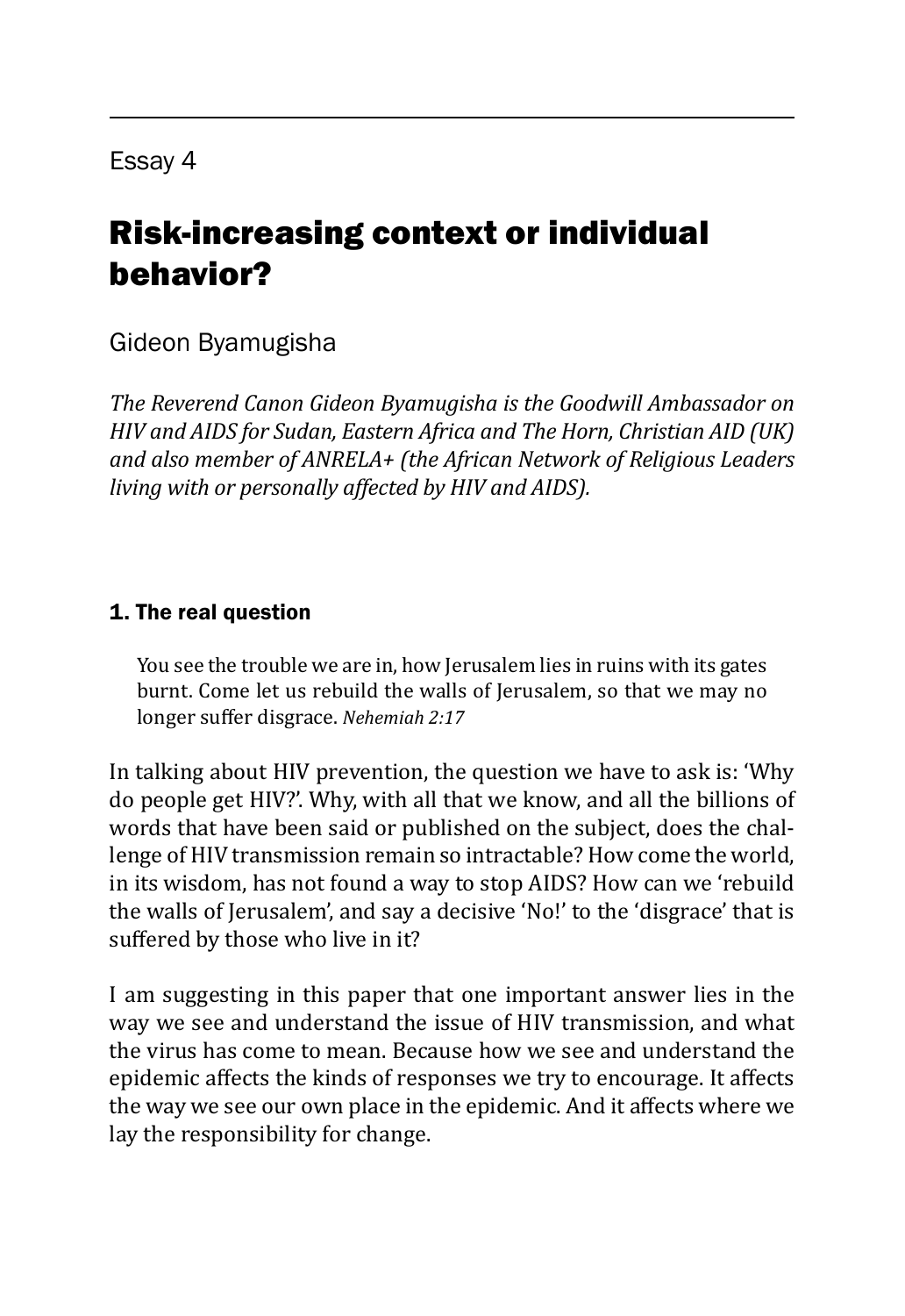So the question we have to ask is: in talking about prevention, should we be asking about individual behavior, over which a man or woman, boy or girl may have or may not have a measure of control (given the socio-economic, cultural, educational, political, psychological, motivational, service and skill factors surrounding him or her)? Or are we talking about the overall environment in which the man or woman, boy or girl find themselves - the environment that either makes safe behaviors and practices easier to adopt and to maintain or makes them difficult to adopt and to maintain? Should we be addressing risky *behavior*, or should we be addressing riskincreasing *contexts* or should we be giving both risky behavior and risky environments equal attention?

I want to suggest that it is not possible to try and answer this question without first understanding something about stigma (or what the prophet Nehemiah calls 'disgrace'); that is, without first learning to perceive the way stigma sabotages and silences honest dialogue about the contextual dimensions of HIV transmission, and the way it paralyzes people who fear that they themselves or one or more loved ones may have HIV.

One difficulty about HIV prevention is that only about 15 per cent of all HIV positive people know their status. Because of the fear of the possibility of facing a quick agonizing death or else of being stigmatized, rejected, discriminated against, isolated or abandoned, many do not want to know. Many of those who dare to know are, for the same reasons, very hesitant to disclose their HIV positive status. Those who venture to disclose do so too late for effective HIV prevention, care and treatment to take place: often because they do not seek help until it is too late for medical interventions to make a difference in blocking new HIV transmissions and in preventing and postponing death.

Fear of stigma leads to individual and collective denial that there is a problem. As a result, people who secretly fear they may be HIV positive (and societies which have sufficient reasons to believe that they could be at risk) do not take measures to prevent the virus being transmit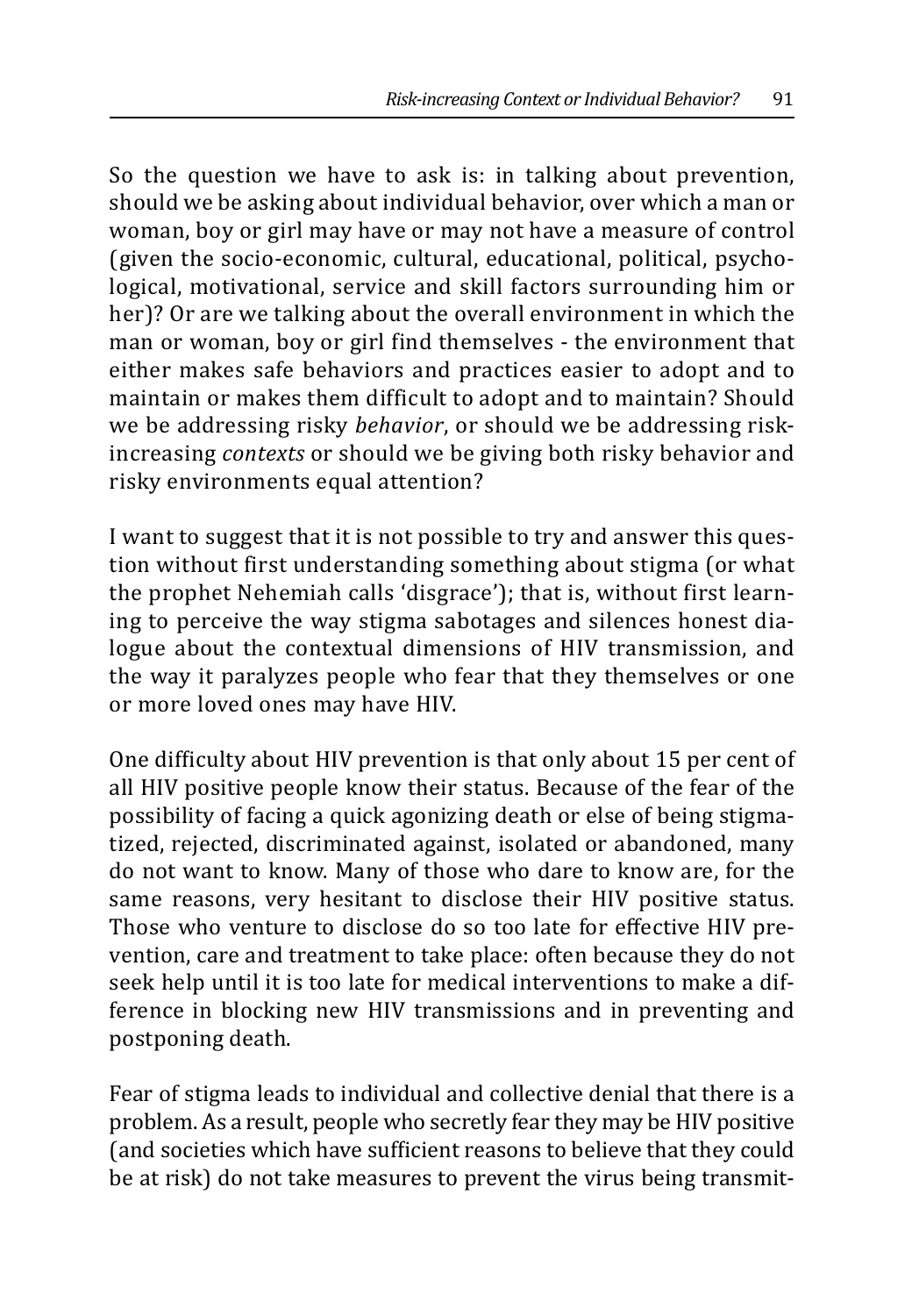ted from one person to the other. This includes, for example, pregnant women, who may fear stigma more than they fear the possibility of transmitting the virus to an unborn child, as well as nations/communities which may fear loss of pride and business more than they fear the possibility of losing millions of people to a disease that is, in the absence of stigma, preventable and manageable.

Families, communities and nations which stigmatize those who are living with or affected by HIV or AIDS are not just stigmatizing individuals: they are in practice silencing the whole dialogue, within the community, from which a culture of prevention might grow and develop.

Societal stigma may be based on the irrational fear of contagion, or on concern about resources: which can be dealt with on a rational, factual basis. It may be based on an association between HIV infection and behavior, judged by community members to be 'immoral', or 'deviant', such as sex before or outside marriage, prostitution, drug abuse or homosexuality. AIDS may be associated with lack of faith in God and God's miracle healing powers; with inability to pray or pray well; or with punishment for sin, more especially sex-related sins.

An understanding of the sources and manifestations of stigma at individual, family, local community, national and global level is crucial to the argument of this paper. Stigma leads people and societies to make simplistic moral judgements, devoid of serious reflection and analysis, about people's capacity for behavior change. Seen through the lens of stigma, which arises out of connecting HIV infection with sexual immorality, looseness and debased-ness, the possible reality that someone could have '*failed* to change to safe *behavior*' is quickly and inaccurately translated into the perception that they have '*refused* to change to safe *behavior*'. But the key difference is that a *failure* to change is the result of constraining variables within someone's socio-economic, cultural, educational and political *environment*. In order to understand why this is the case, it is necessary to initiate an exploration of what we mean by 'community'.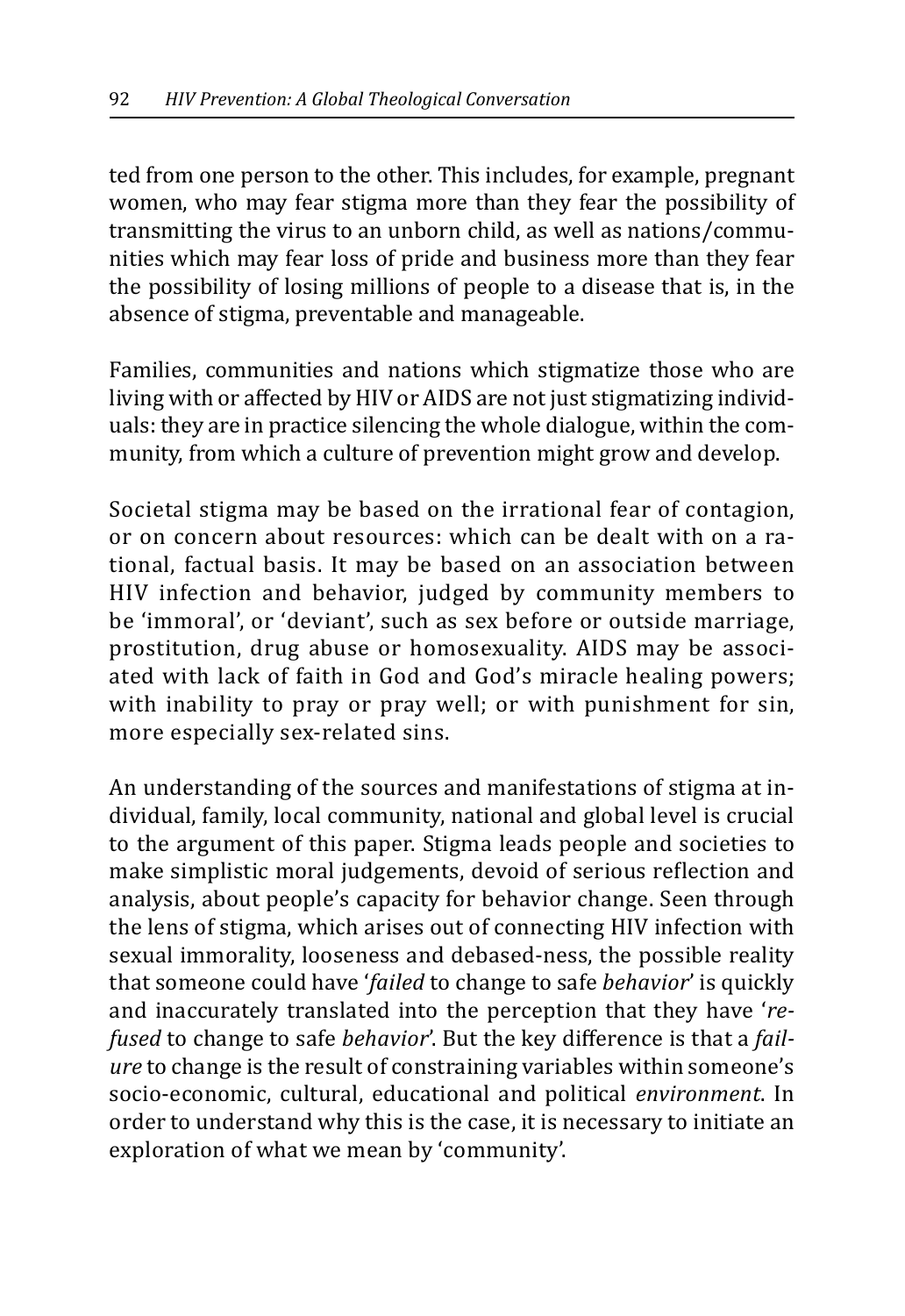### 2. What is community?

We use the word 'community' a lot, but it is not at all clear what we mean by it. Is it a place 'where two or three are gathered together?' Can any form of human association be classified as 'community'? Is my community defined by my city, or my neighborhood, or my church, or my extended family? Or is it defined by something else entirely? Do I belong to more than one community, each with its own social and cultural norms: such as my peer-group and my workplace?

The objective of this reflection on 'community' is for members of a community to learn to:

- appreciate and reduce their individual and collective risk and vulnerability to HIV;
- promote positive prevention among individuals, families, communities and nations living with HIV;
- integrate HIV and AIDS related issues in liturgy and worship in such a way as to facilitate (or enhance) theological reflection, task-focused praying and practical action for accelerated HIV prevention;
- reflect on how such a church/community praxis can be strengthened and scaled up for increased HIV prevention.

So before we can define what we mean by a 'risk-increasing community' or start discussing what risks are carried by the culture of our own communities, we need to be sure that we know what we are talking about, and that we are all talking about the same thing. And, having done that, we need to reflect – in the context of the particular community with which we are concerned - on the community practices, traditions, values, attitudes and happenings that add to the problems of HIV and how these can be used to change situations in community. The question is: how can community activity be scaled up to address the challenges? And in addressing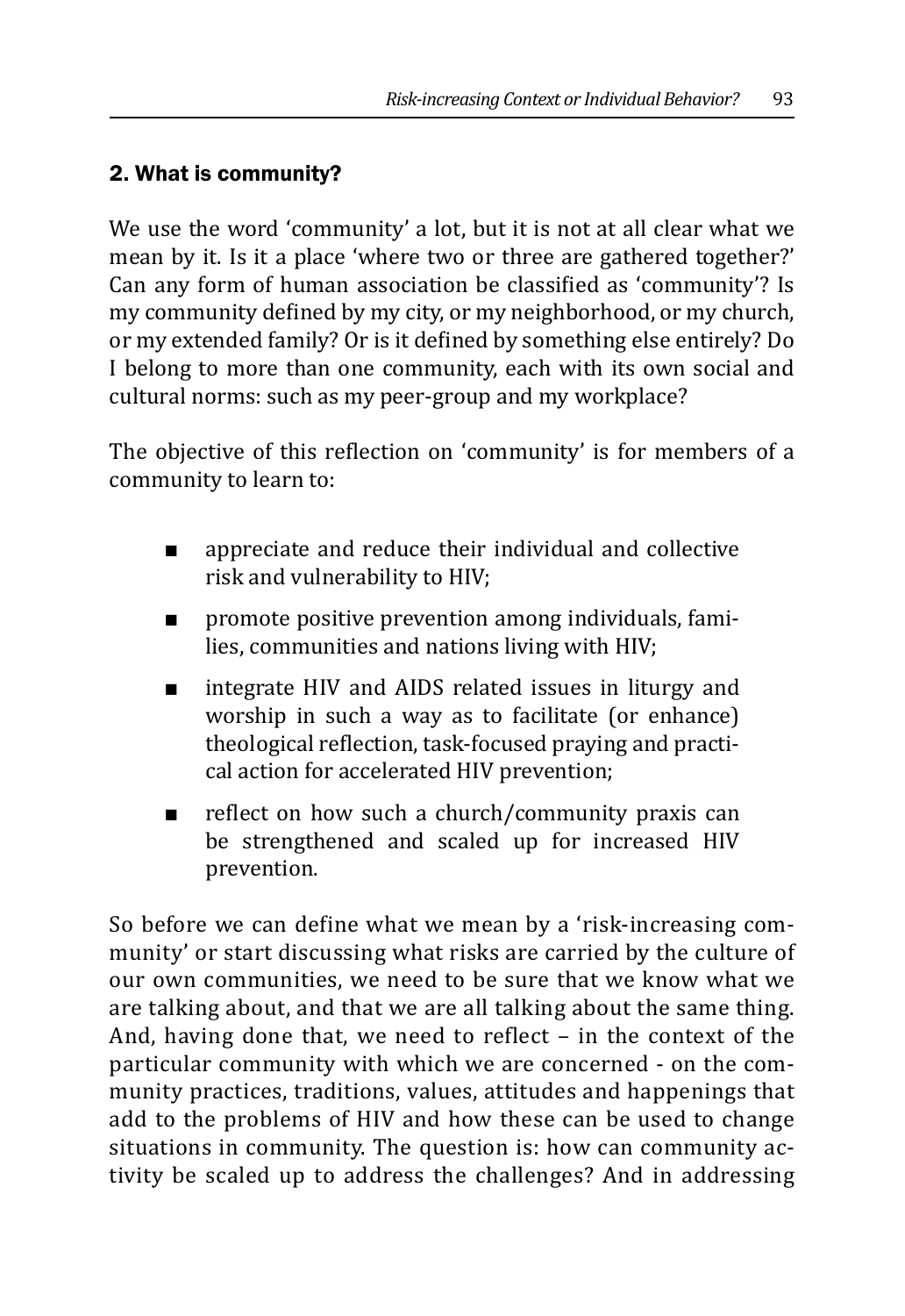that question, one must also ask oneself: what (other) community activities need to be scaled *down* if that is to happen?

Of course every community is unique; but also there are a number of community level factors that can help explain the rapid spread of HIV, or the difficulty of containing the epidemic. Any review of factors influencing individual or collective community competence or incompetence in HIV prevention should therefore reflect the following:

- a) *The availability or scarcity of accurate, adequate and unbiased information* regarding HIV and AIDS and how HIV is and is not spread; information about all possible modes of transmission and all possible means of prevention; and what individuals, families, communities and nations can do to minimise risk and contain HIV.
- b) *The attitudes of community members* towards both HIV and to people living with the virus. Are they positive or negative, empowering or disempowering? Do they encourage vigilance and spirited action for accelerated HIV prevention, care and treatment; or do they cause paralysing fear, stigma, shame, denial, discrimination, inaction or mis-action? Do they foster openness, counselling, testing, sero-status disclosure and positive prevention; or do they foster the kinds of rejection, harassment, mistreatment and discrimination that drive the epidemic underground?
- c) *The presence or absence of skills* for self-protection among community members. Do community members know how to negotiate abstinence or safe sex with their current or potential sexual partners? Do they know how to store, use and dispose of condoms correctly? Are they able to read and check their expiry dates? Do they have the competence, self-belief and self-motivation to demand VCT, safe injections, safe circumcision, safe blood transfusion or the enrolment of women into mother to child transmission prevention programmes?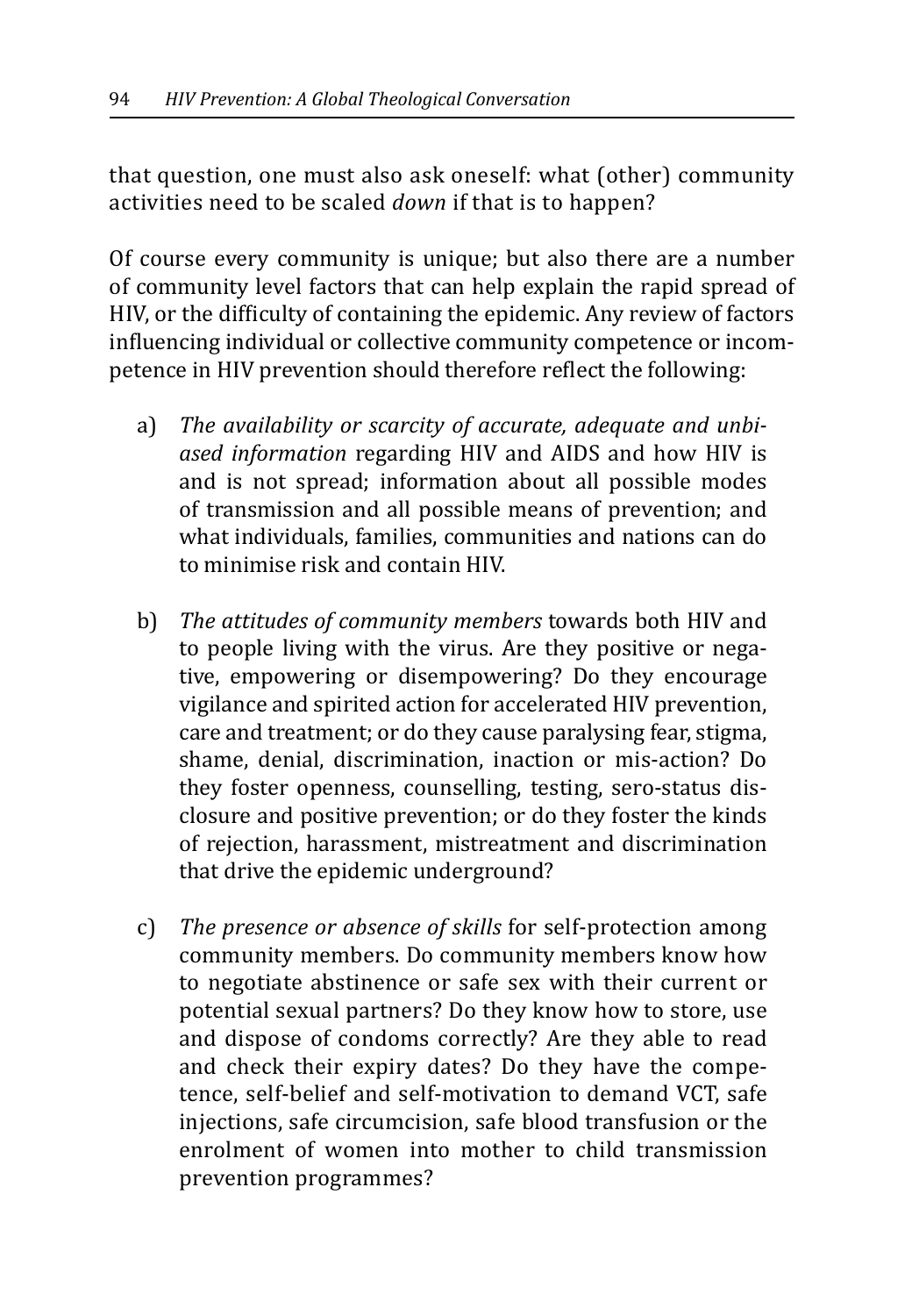- d) *The availability or scarcity of health related services for selfprotection*. Are HIV prevention services available, and if so, are they accessible? Examples include voluntary counselling and testing (VCT), treatment to prevent mother to child transmission (PMTCT), condom supply, safe maternity and delivery services, safe surgery, safe dentistry, safe blood transfusion and safe circumcision.
- e) *The presence or absence of supportive environments*. Examples would be those that make safe behavior and practices widely acceptable, popular, easy to adopt and routine, while making unsafe behavior unacceptable, unpopular, difficult to practice and rare. Factors in this would be psychological, socio-economic, spiritual, cultural, educational or political; they would be expressed in family, local community, national and global level policies, and in programmes and partnerships aimed at bringing about safer, healthier, fairer and more prosperous relationships.
- f) *The amount of HIV circulating in the community*. The HIV prevalence in a certain community may determine whether individual behavior or practice (which may appear to be 'acceptable', 'lawful' or 'right') is actually, in that context, 'unsafe'. On the other hand, local prevalence may determine whether a behavior or practice regarded as 'unlawful', 'unacceptable' or 'wrong' by the community is actually 'low-risk' or 'risk-free'.
- g) *The community members' frequency or infrequency of exposure to HIV* through unsafe sex, unsafe maternity and child delivery services, unsafe circumcision, unsafe injections and other skin piercing, penetrating or cutting practices and other happenings (voluntary or involuntary) that take place at community level.
- h) *The condition of sexual organs*, for example the absence or presence of sores, cuts, abrasions, whether a man has been circumcised or not and whether the sexual organs (especially of the girls) have matured to withstand/manage the wear and tear during sex.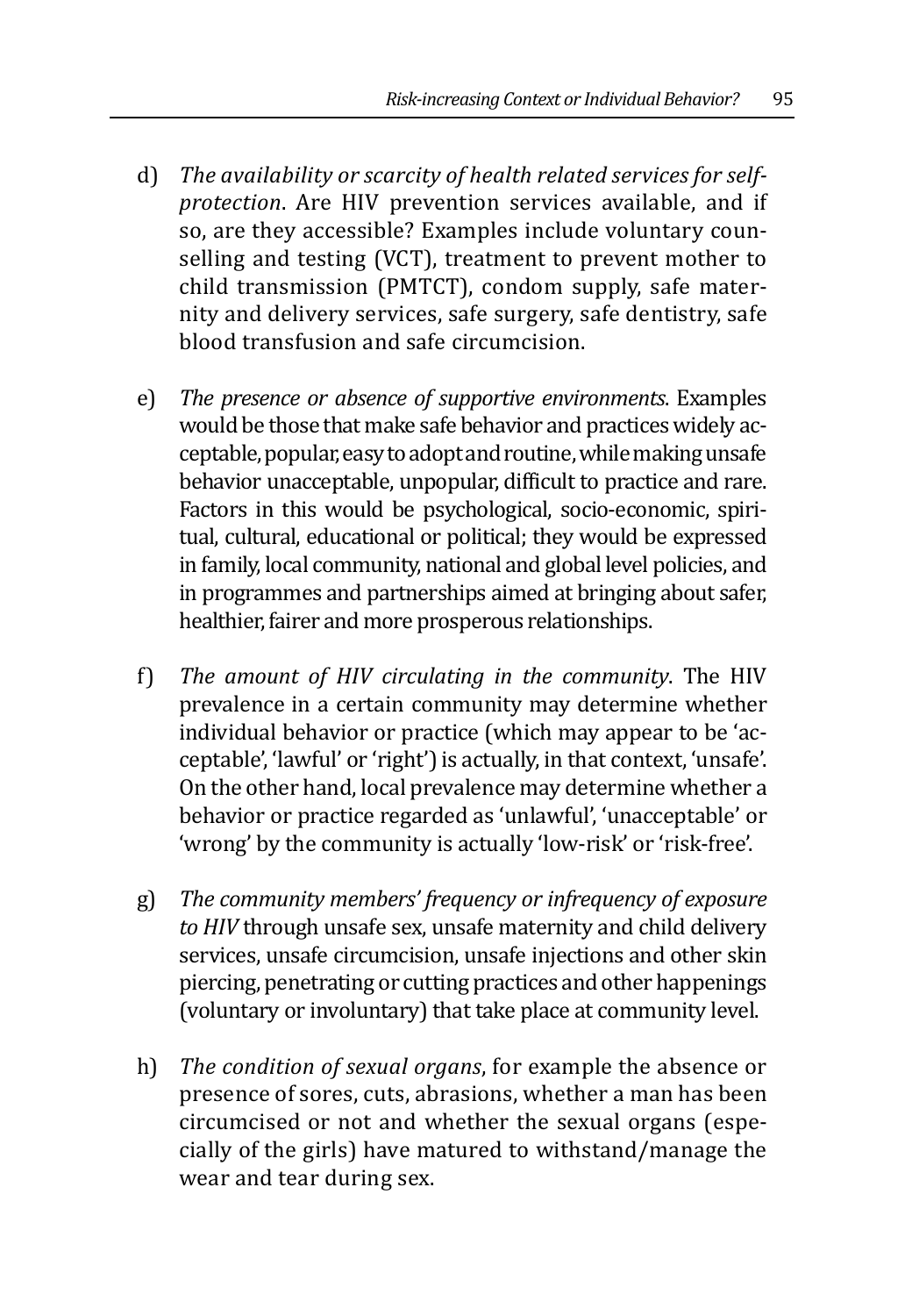- i) *The gender of the community member* at risk of infection (positive men are more efficient transmitters of HIV to women than positive women are to men).
- j) *The general health and competence of immune system* and other variables of the members at risk.<sup>1</sup>

From the above, we are now in position to appreciate what is meant by an 'HIV risk-prone' or 'vulnerable' community where members do not just *refuse* to adopt safer and healthier behaviors and practices but in most cases *fail* due to the environmental factors at play in the context of accurate information acquisition, appropriate attitudes formation, skills building and service provision for effective self-protection against HIV and AIDS.

#### 3. Contextualising HIV and AIDS prevention in the Diocese of Namirembe, Uganda

In the final section of this paper, I am going to focus on the context I know best, which is the church community in the Anglican Diocese of Namirembe, in Uganda. Here we have found that scaling up HIV and AIDS prevention involves both the empowerment of individuals to behave in a risk-free or less risky way and a careful analysis of the risk-increasing (and also risk-reducing) factors that are at work in our communities.

In doing this, we have learned to use the Bible in particular ways, notably as a lens for 'seeing' the reality of our lives in community, by starting with what is actually happening in our midst, and looking for resonance and dissonance between that reality and the Word of God. In doing this, we have discovered that there is a very big difference between what we know as 'acceptable, right, lawful, and faithful' in the eyes of God and what is known as 'safe' in the context of HIV and AIDS. In other words we are discovering and

<sup>&</sup>lt;sup>1</sup> Science is still exploring the mystery of people who remain negative despite regular exposure to HIV. It is now common scientific knowledge that HIV positive people with undetectable viral loads in their blood systems due to effective and impactful ARV treatment are not able to transmit the virus to others - even if they were to be tempted to.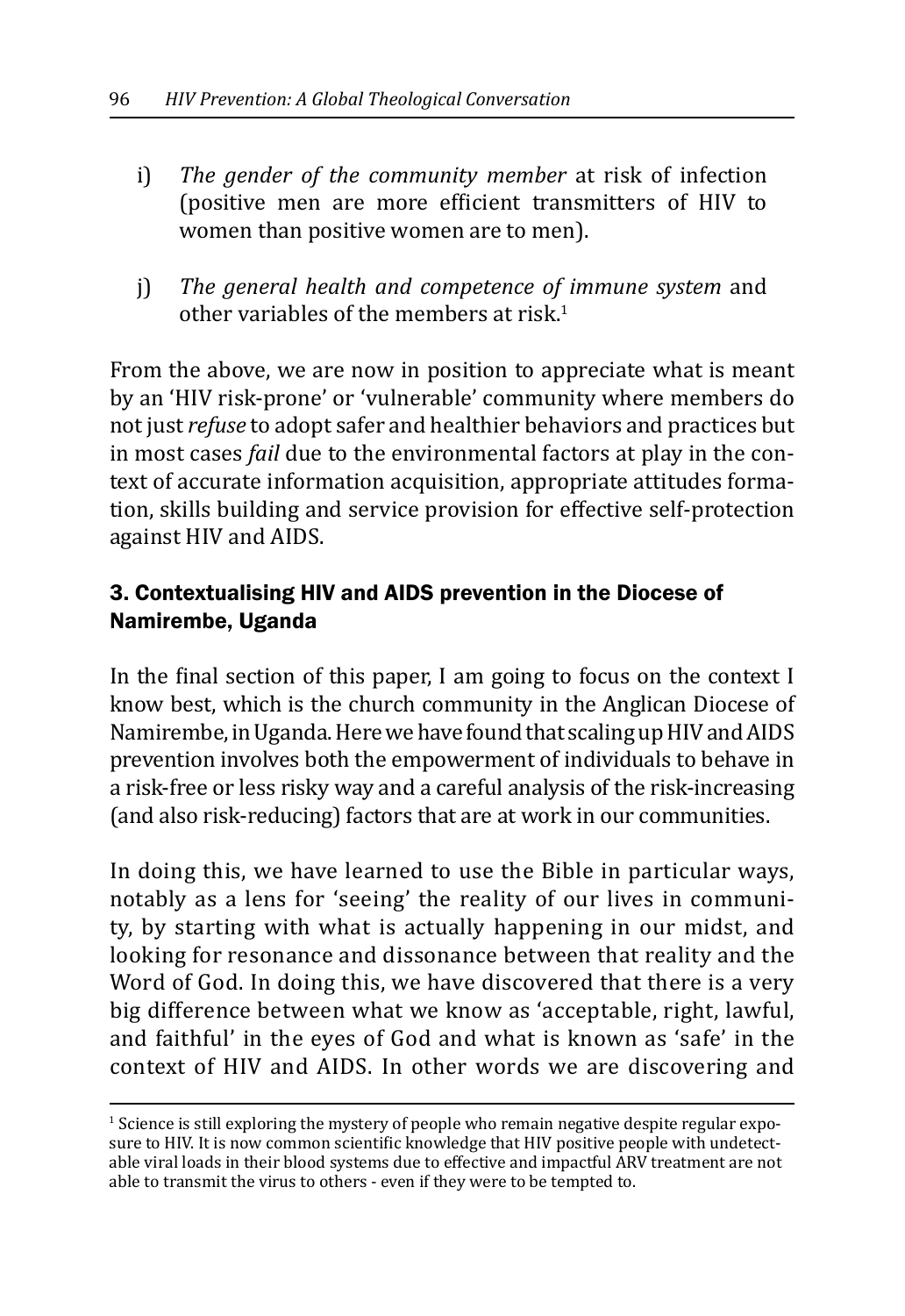frustrating the plans of the Evil One, recorded for our awareness, and taking heed of what is written in Nehemiah 4:11: 'Our enemies said: "They will not know, they will not see until we come in their midst, kill them and cause their work to cease".'

What are we doing in Namirembe to intensify HIV prevention?

*We are educating, encouraging and supporting community members to adopt safe practices through:*

- community awareness raising workshops, seminars and sermons;
- attitudinal change training events;
- skills building session for behavior change, positive living etc;
- counselling in pre marital and pre/post testing contexts;
- testimonies from HIV positive and personally affected community members;
- interpreting and re-interpreting scriptures to enhance understanding, in particular about sexual relations (see box);
- understanding that, when the Bible teaches: 'Drink water' from your well/cistern', it does not go ahead to ask the questions: what type of water is in that well/cistern? Is it safe or unsafe water?

*We are supporting community members living with or vulnerable to HIV to live positively, to access treatment and care and to participate in HIV prevention programmes and activities, through:*

- loving, caring and being church;
- initiating and strengthening church-run and churchsponsored post-HIV-test clubs, home care programmes and referral services;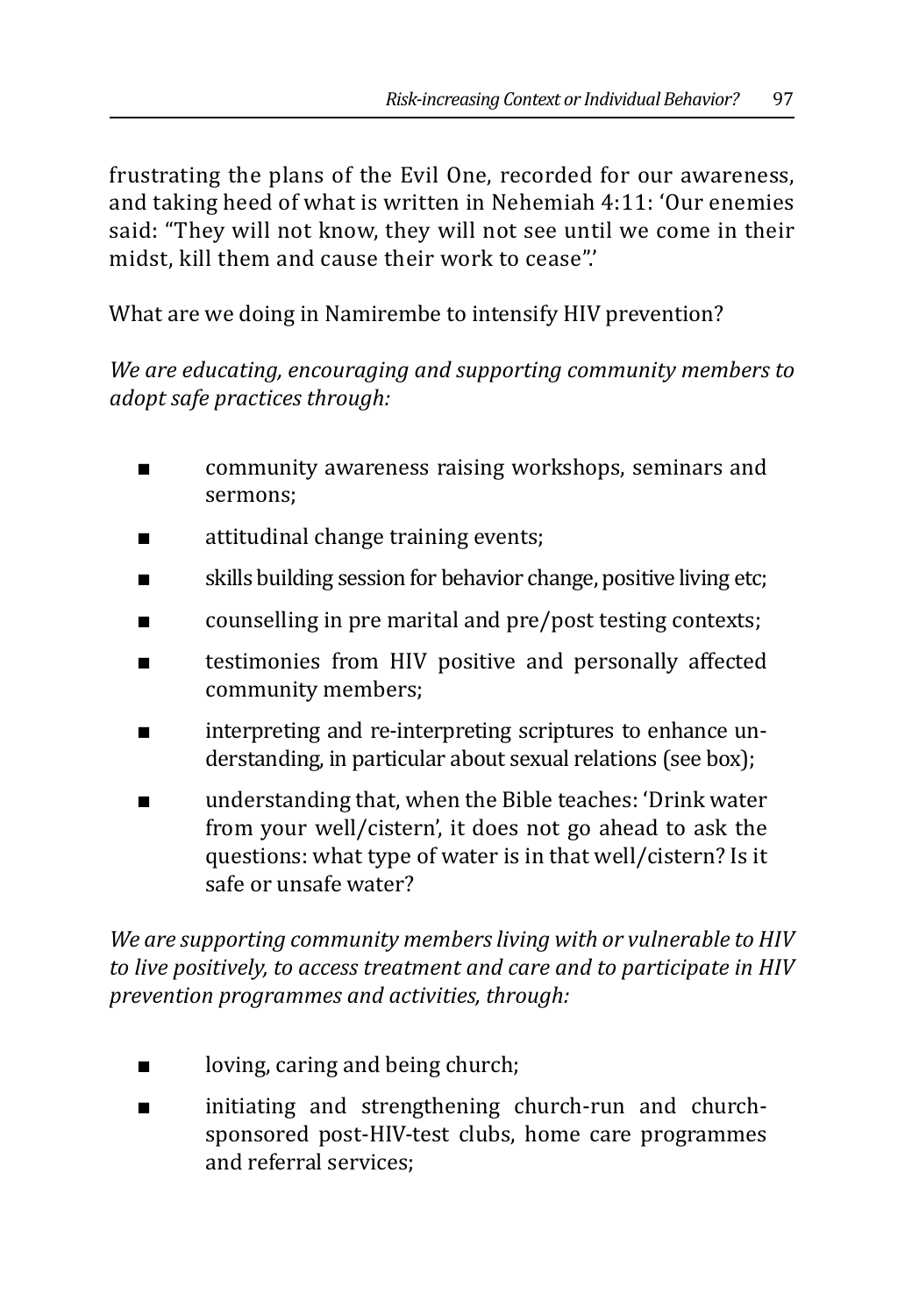- campaigning for increased treatment programmes and funds through days of prayers to enhance solidarity;
- offering treatment in church run and church supported clinics and hospitals.

*We are encouraging, funding and multiplying voluntary, routine and stigma free counselling and testing by:*

- sponsoring mobile counselling and testing services to communities far from testing centres;
- subsidising the cost of HIV tests;
- offering testing and counselling services through church run clinics and hospitals.

*We are empowering children, young people, families and communities living with or vulnerable to HIV by:*

- running child-to-child peer education, 'Youth Alive', 'Daughters of the King', 'Minus One', programmes in Sunday schools, Youth Fellowships, Mothers' Union, Christian Women Fellowships and activities in parishes;
- giving leadership space to people living with HIV or AIDS;
- participating in national, regional and international action and advocacy agenda for accelerated HIV prevention.

#### The wise and foolish virgins of today

It is not only sex outside of marriage that is 'foolish' and 'deadly' as Proverbs 5 and 7 teaches. In the context of HIV risk it is *all unprotected sexual intercourse with someone whose HIV status is not known as HIV negative, whether that*